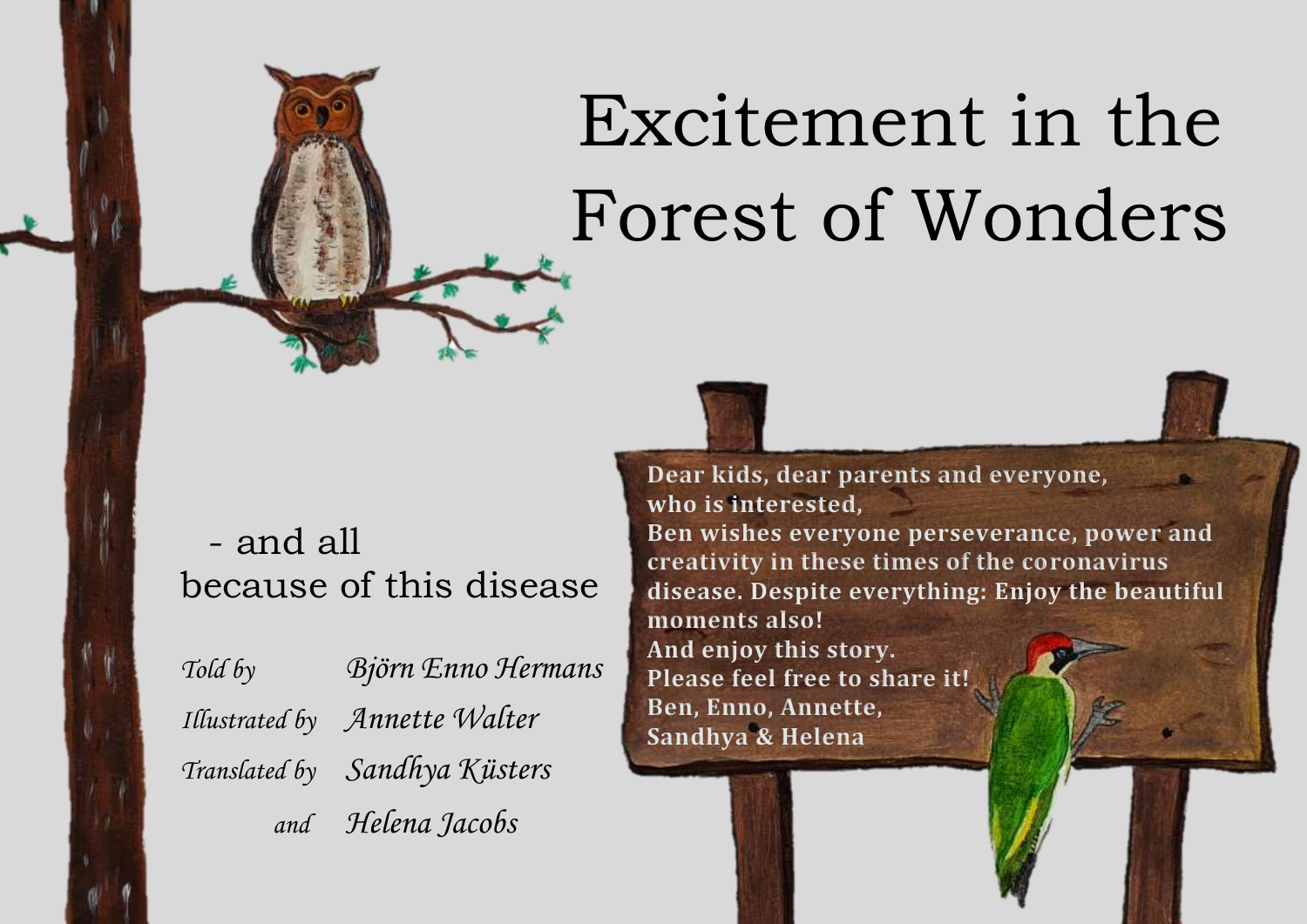Ben is a little bear. He is three years old. He lives in the Forest of Wonders, with his parents and siblings. It is a wonderful place with all kinds of animals.

1

Most of all, Ben likes his many friends from kindergarten. Everywhere there is something to see and to play with.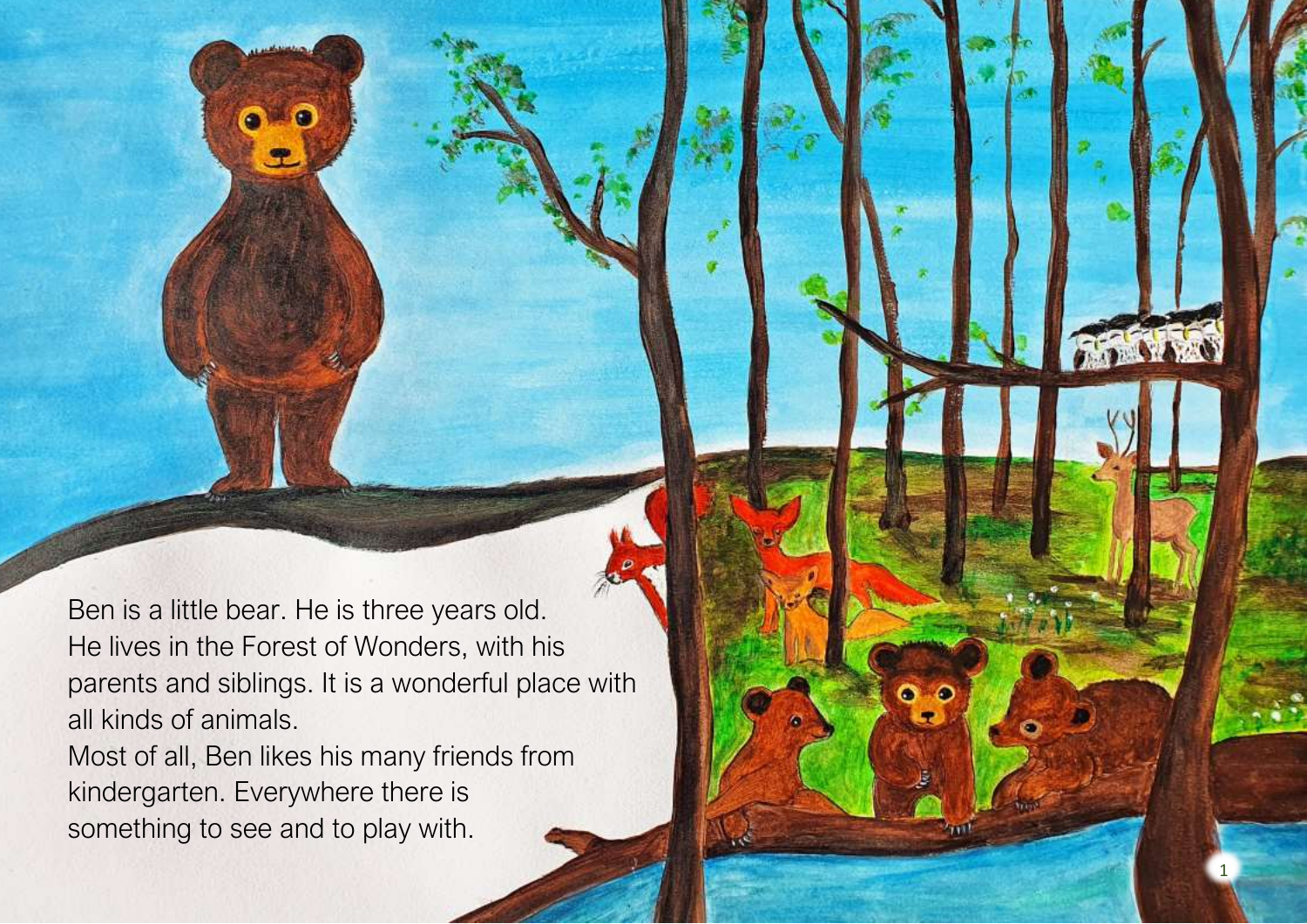

Grandpa and Grandma Bear live close by in the very same forest. Ben loves being at his grandparents` place.

Every Wednesday after kindergarten, he comes to visit them. On weekends, he is even allowed to spend the night at their house.

Ben likes his parents` house as well. Usually, he gets along very well with his little sister and his elder brother. But, naturally, they also fight sometimes.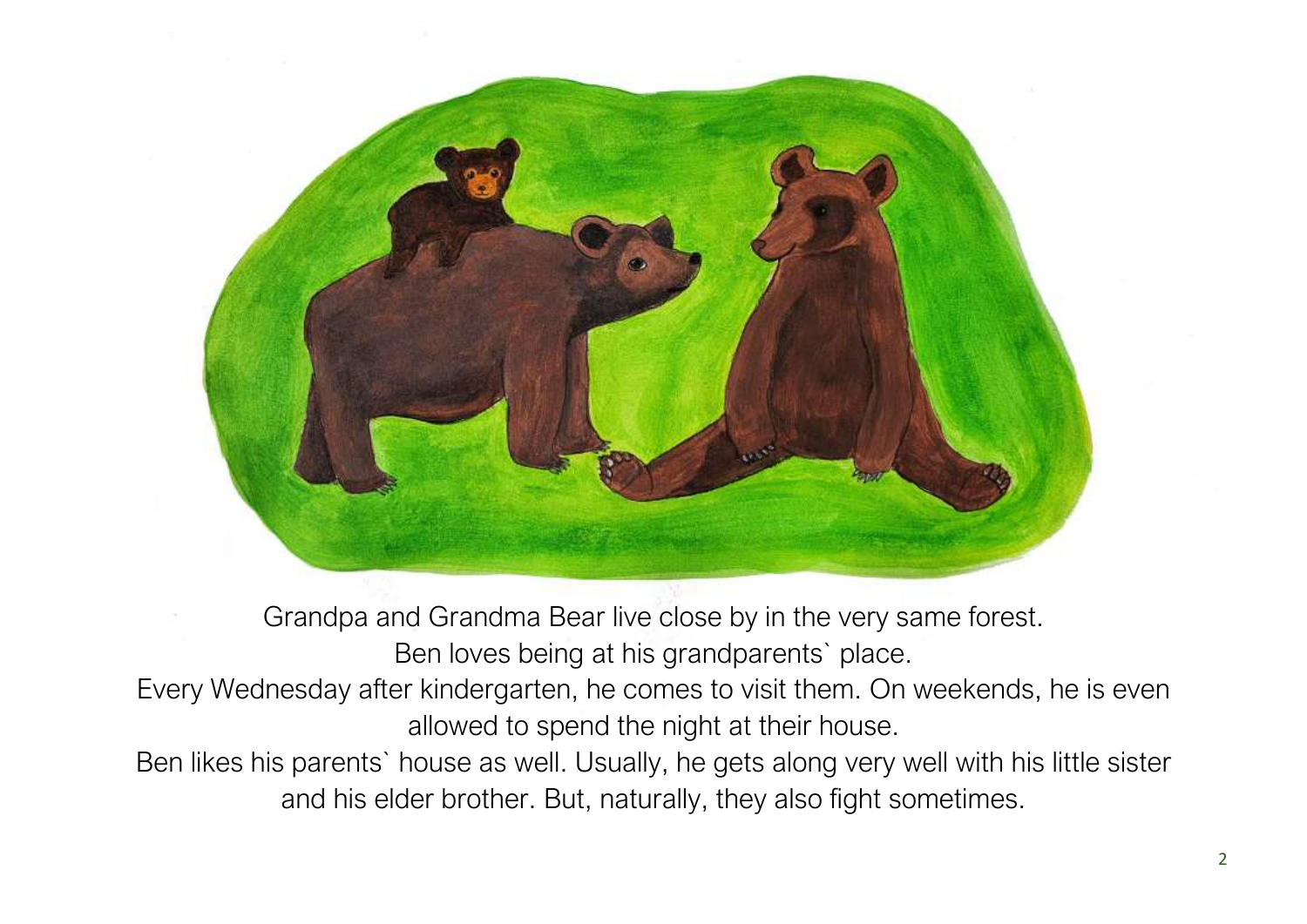One day Ben listens to a conversation between his parents. They are talking about a disease. Somewhere far away in another forest, many animals got sick. It is because of a disease that no animal has ever had before. The animals there get a cough and a high fever. Many of them recover very quickly, but a few animals turn very sick. They need to go to the hospital. Most of those animals are old. Some of them have been sick with other diseases, even before the new one started spreading. Ben`s parents are a little concerned that this new disease might show up in the Forest of Wonders as well. But not that much, because really this other

forest is pretty far away.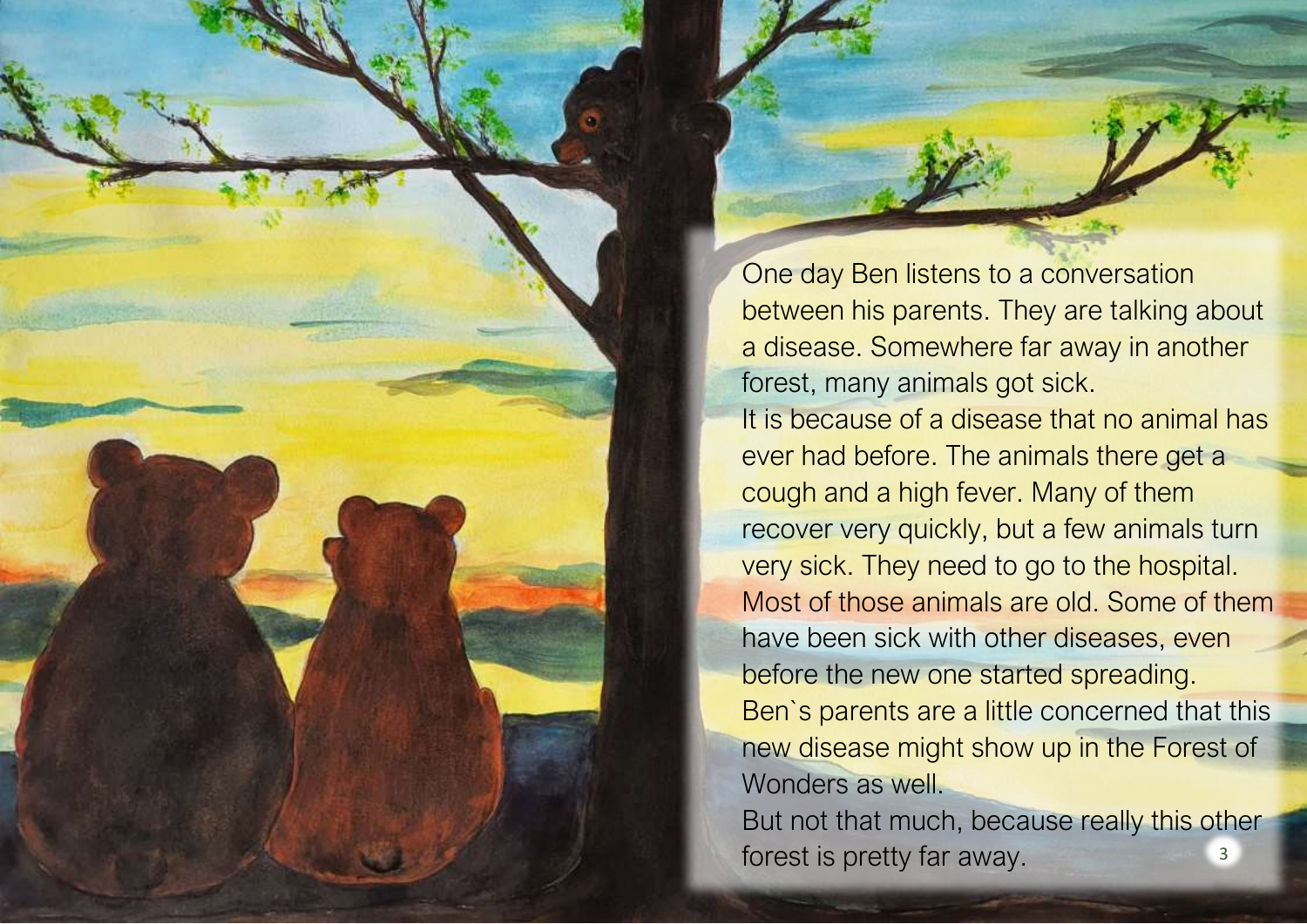Then, just a few weeks later, Ben hears that the badger in the Forest of Wonders has a cough and a fever, just like the animals in the other forest. Actually, coughing and having a fever is not that bad, but now everyone, including Ben, thinks that it might be the new disease.

And it is actually true. Luckily, the badger recovers very quickly, but because the disease is very contagious, little by little, more animals get sick.



It is just the way it was in the other forest: the young animals recover quickly or they do not notice anything at all. Most of the animals do not even get sick, but some of the older animals are not that well and get very sick.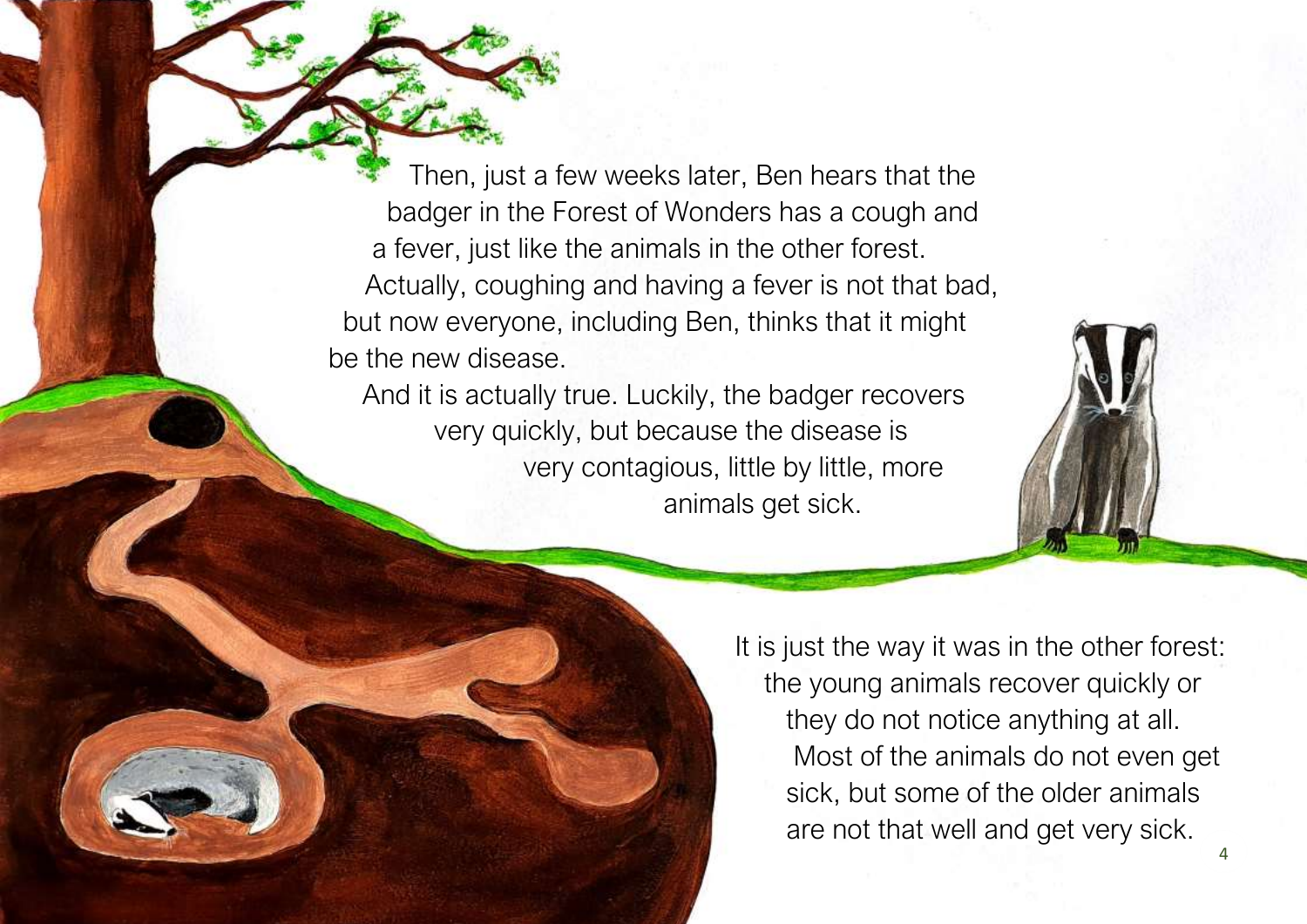

The owl is the head of the Forest of Wonders, something like a mayor or a queen.

 It is her job to make sure that everything in the forest is alright.

 She needs to find a solution to stop this disease. She is sure that it is only going to work if the animals stop seeing each other so they cannot get infected.

So she tells all the animals, what she came up with:

Both the school and the kindergarten of the Forest of Wonders are being closed immediately.

All the little animals are supposed to stay at home and stop seeing each other.

That is why nobody is supposed to play at the forest playground either.

Just like their children, the bigger animals should best not leave their caves and nests.

The only exceptions are searching for food and getting something they need extremely urgently.

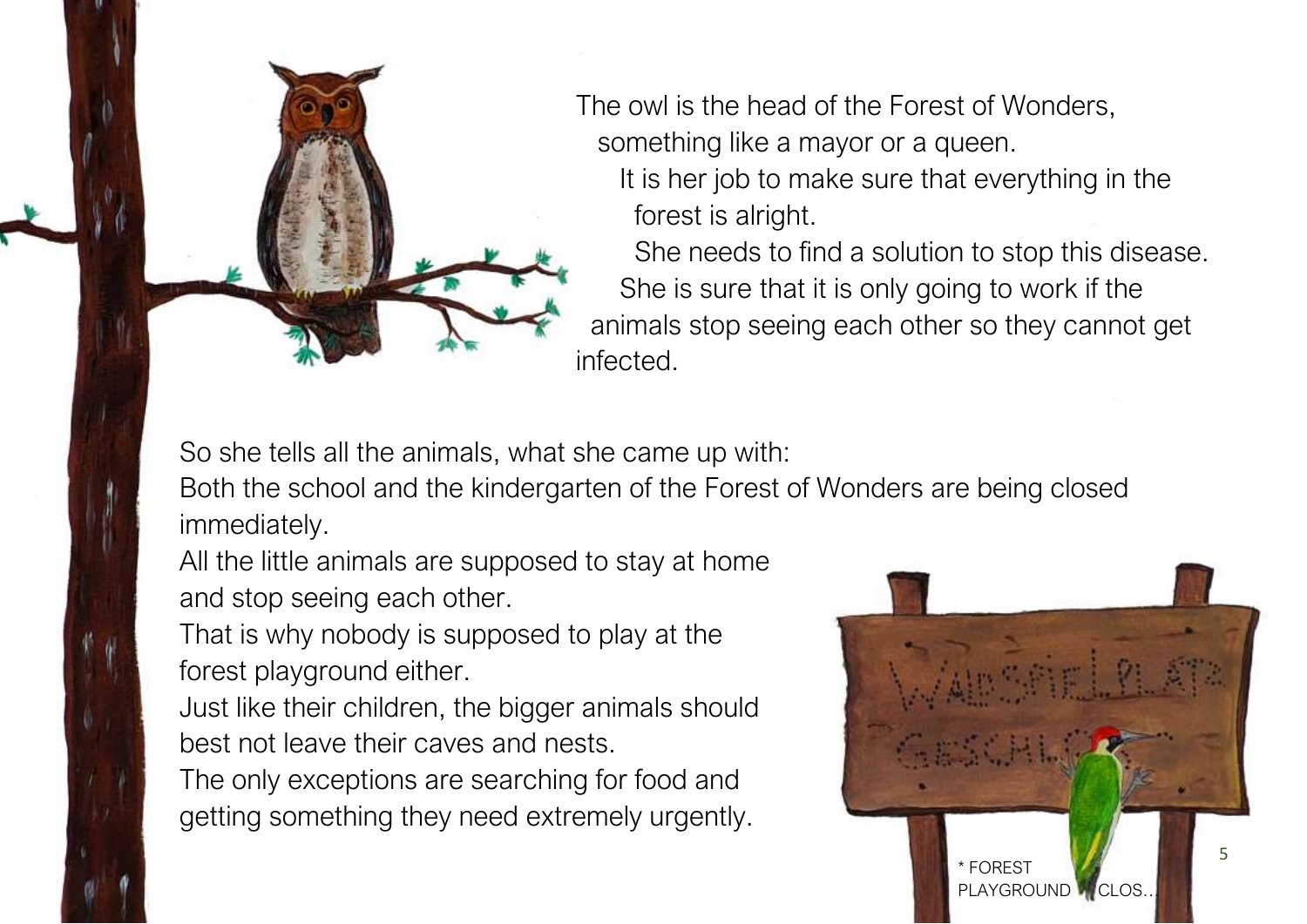

And then, the owl announces something else:

ſ Until this disease is over, children are unfortunately not allowed to see their grandparents under any circumstances.

This surprises everyone the most. What was the owl thinking?

 Some cannot believe what they have just heard. Everything is closed? How could that be? Besides all of that, everyone is supposed to wash their paws frequently. Coughing and sneezing are only allowed with one arm covering the face. Ben knows that and sticks to the rules,



 but he is sad that he cannot go to his kindergarten anymore.

Ben gets very upset. He has tears in his brown eyes.

The owl explains to the people of the forest: "For older animals, this disease is particularly dangerous. Younger animals might infect them." This makes sense to everyone.

All the grandmas and grandpas get sad as well. They love their grandchildren.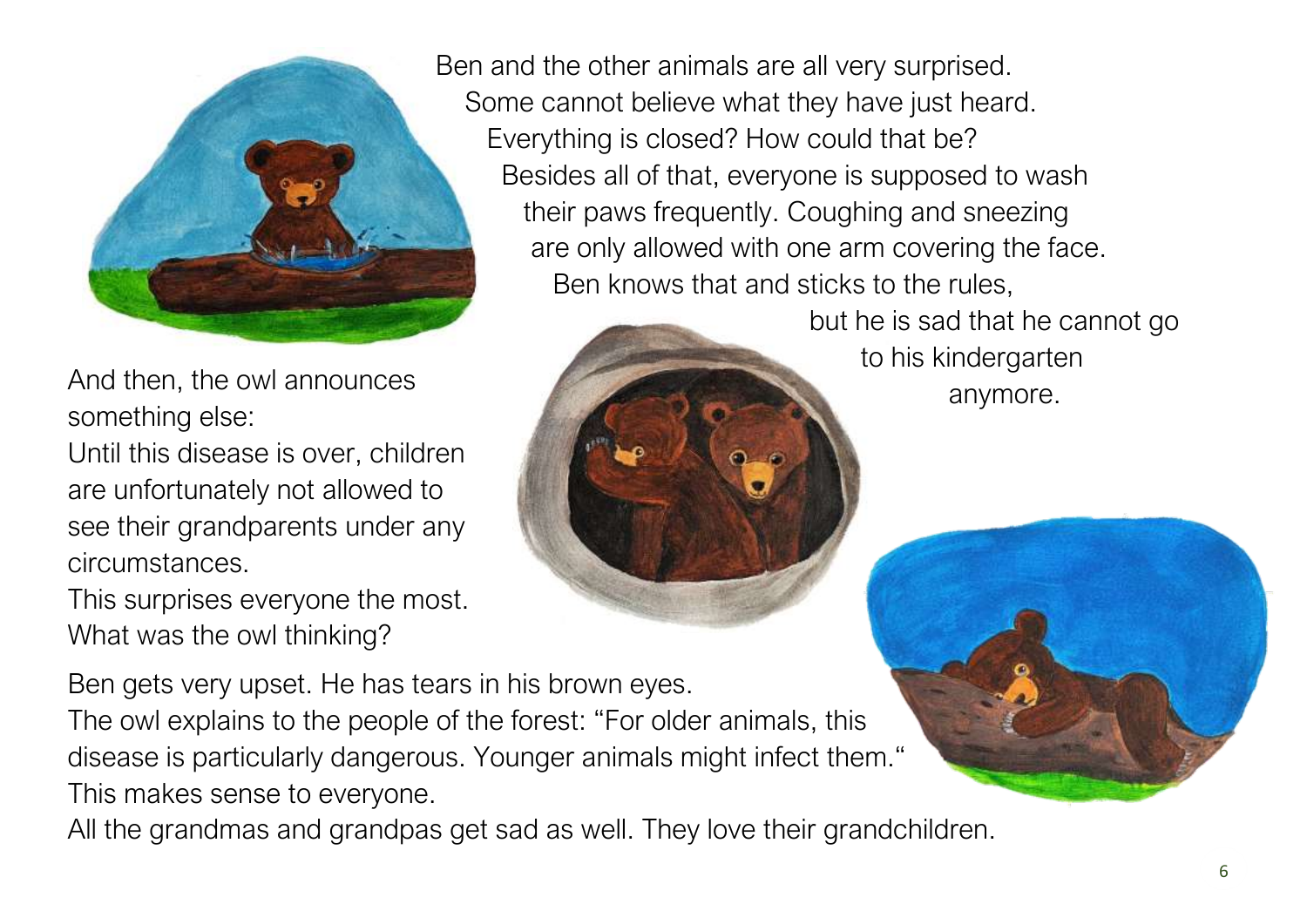But everyone remains understanding, as the grandparents definitely should not risk getting sick. So Ben´s grandparents remain in their tree house for a while. They only go out if they need to search for food. Of course, they also appreciate people placing food or other important items next to the tree for them.

> The little animals remain in their houses with their parents as well. This way, they get to spend a lot of time playing with their families.

> > 7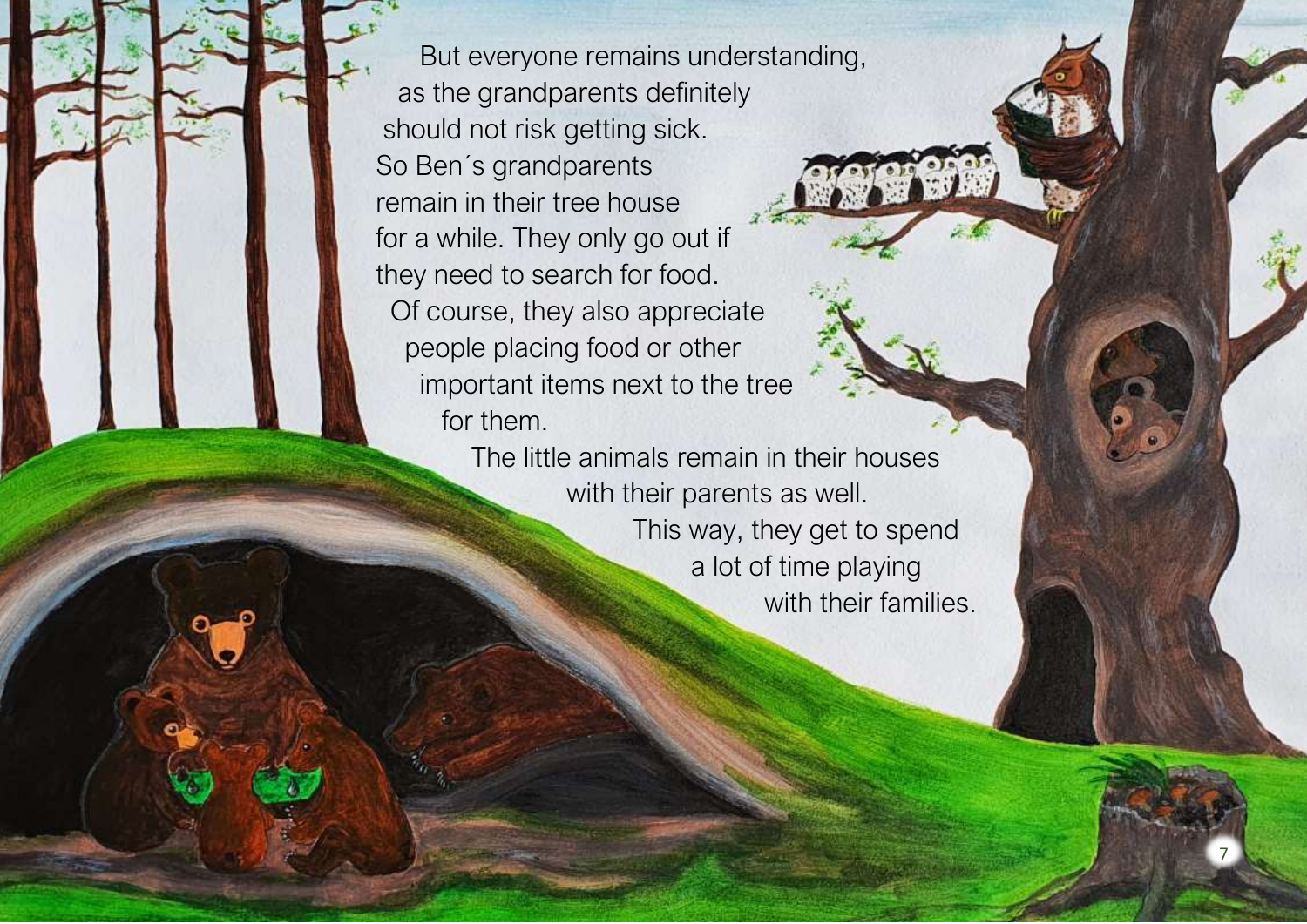The weeks go by. One evening, Ben listens to his parents talking to each other again. They say that the number of animals who get infected is becoming lower every minute. This means that fewer animals are going to get sick. Finally, Ben can visit his grandparents again. What a joy!

He is so glad that they did not get sick. Everyone is happy to have overcome these difficult times. Ben cannot stop telling them stories and cuddling with them.